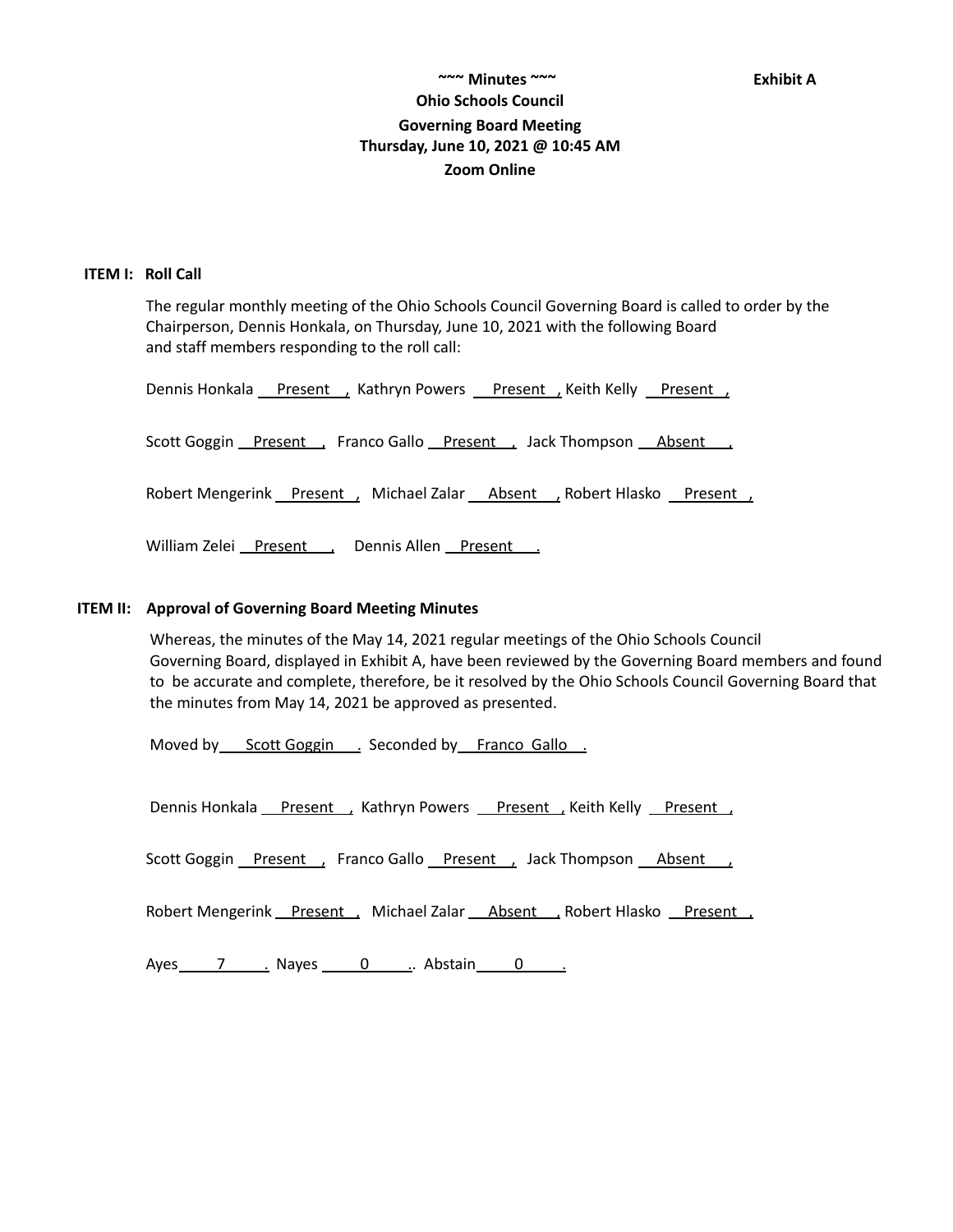### **ITEM III: Approval of OSC Financial Report**

Whereas, the financial reports for the month of May 2021, displayed in Exhibit B have been reviewed by the Governing Board members and found to be accurate and complete, therefore be it resolved by the Ohio Schools Council Governing Board that the reports be approved as presented.

| Moved by Kathryn Powers . Seconded by Scott Goggin .                 |
|----------------------------------------------------------------------|
| Dennis Honkala Present Kathryn Powers Present Keith Kelly Present    |
| Scott Goggin Present , Franco Gallo Present , Jack Thompson Absent , |
| Robert Mengerink Present Michael Zalar Absent Robert Hlasko Present  |
| Ayes 7 Nayes 0 Abstain 0 Ayes                                        |

## **ITEM IV: Approval of Consent Agenda**

Whereas, the Executive Director recommends approval of the following items, therefore, be it resolved that the Ohio Schools Council Governing Board approves the items listed in the Consent Agenda.

A) Preferred Partner Contract Renewal with Service Supply (LTD) effective July 1, 2021 to June 30, 2022,

Waste Management effective July 1,2021 to June 30, 2024 and Republic Services effective July 1, 2021 to June 30, 2024.

Exhibit (C, C1, C2)

- B) Bowling Green School District and New Philadelphia School District as OSC members. Exhibit (D, D1, D2)
- C1) Bowling Green School District Design Build contract with Gardner and New Philadelphia School District Design Build contract with Gardner. Exhibit (E, E1)
- C2) Staff contract levels, per contracts approved on May, 2021 Exhibit (F)
- D) Consultation Rate of \$55.00/hour for John Folkman.
- E) The Amendment to the Gardner Agreement for Provision of Deign-Build Services, Exhibit (G)
- F) Renewal of the Gardner Design-Build Service Agreement and the renewal of the Gardner Professional Design and Criteria Architect/Engineer Services Agreement. Exhibit (H)
- G) Extension off the Colonial Oil Company Contract for the period of July 1, 2021 thru December 31, 2021 (original contract, effective January 1, 2019 thru June 30, 2021 with Lykins Energy Solutions; assigned to Colonial Oil Company April 2021) to provide members with gasoline and diesel fuel at the same rates and terms. Exhibit (I)
- H) Renewal of GFS as the awarded vendor for Everyday Food Essentials for 2021-22. Exhibit (J, J1)
- I) Final Appropriation for Fiscal Year 2021. Exhibit (K)